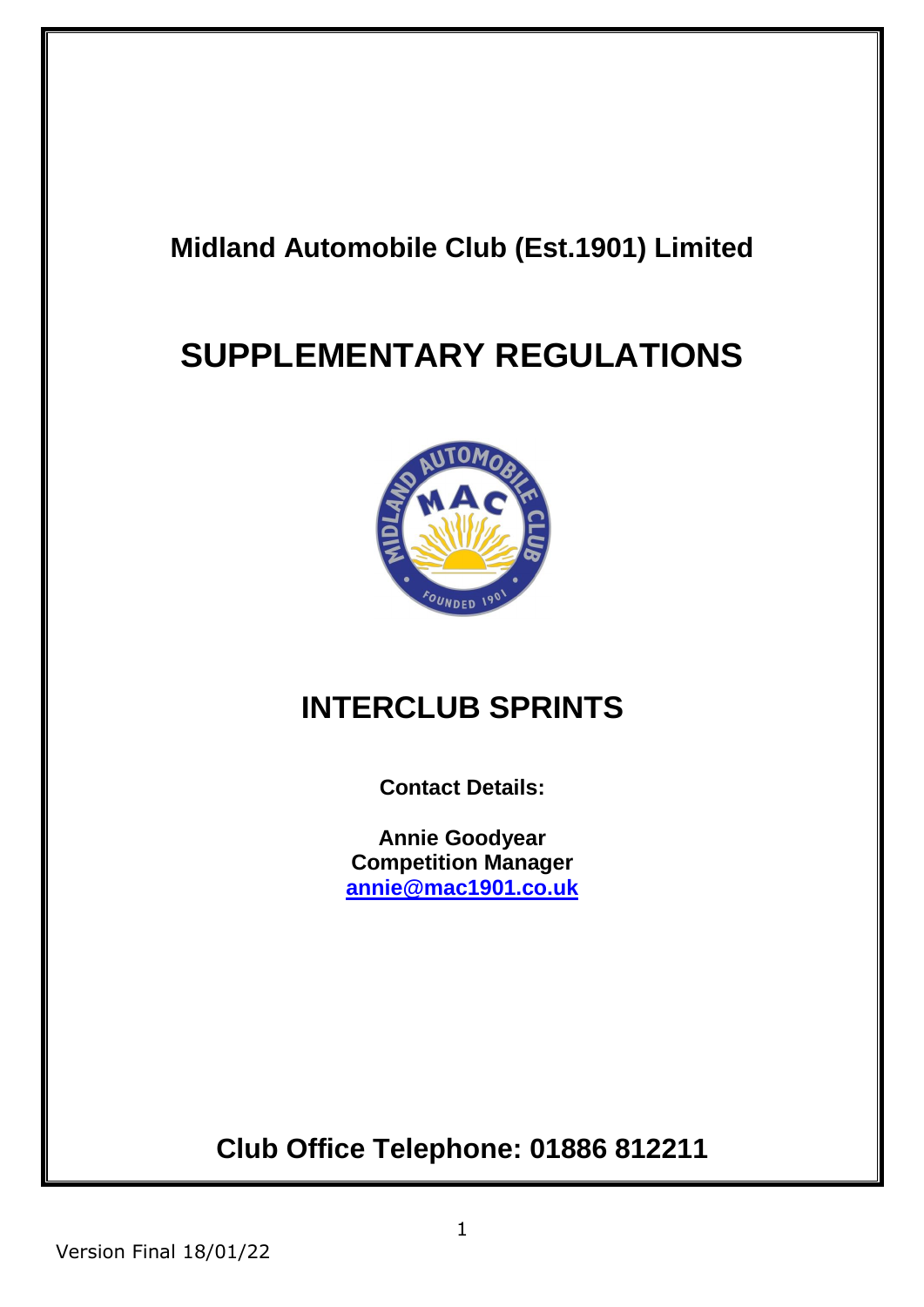### **SUPPLEMENTARY REGULATIONS**

- 1. The Midland Automobile Club (Est. 1901) Limited is the organising Club and is a registered club of Motorsport UK (Club ID 120882)
- 2. The Meetings will be held under the General Regulations of Motorsport UK (incorporating the provisions of the International Sporting Code of the FIA), these Supplementary Regulations and any written instructions that the organising Club may issue.
- 3. **Curborough Sprint Course** is located at: Wood Lane Fradley Lichfield **Staffordshire** WS13 8EJ
- 4. The Track Licence for Curborough 2022 is S/2021\_291
- 5. Motorsport UK Permits as specified in the Summary have been applied for and Permit numbers will be confirmed in the Final Instructions.
- 6. All Competitors must produce a valid Competition Licence, proof of Club membership and proof of Championship Registration. Competitors from overseas may compete in the meeting providing they can provide their ASN details to the Secretary of the Meeting prior to the event commencing.
- 7. The event constitutes rounds of the Championships specified in Appendix 1.
- 8. The programme for the meeting (and running order) will be advised in the Final Regulations
- 9. Curborough Figure of 8 Course is 1467 meters right/left complex at just over half distance leading to a straight and final left-hand bend. The length is approximately 1,860 yards.
- 10. Classes are set out in Appendix 2. All vehicles must comply with Motorsport UK Technical Regulations.
- 11. Awards will be presented as shown in Appendix 3.
- 12. Entry lists open on publication of these supplementary regulations. All entries must be made online via the Club's website [www.shelseywalsh.com](http://www.shelseywalsh.com/)

Paper entries will not be accepted unless by prior agreement

Multiple or single entries can be made.

Entries made on behalf of a competitor who is under 18 years of age must be completed where indicated by a parent/legal guardian or guarantor.

Entry fees must be paid in sterling, either on line or by cheque to *Competition Manager Midland Automobile Club (Est. 1901) Ltd Shelsley Walsh Hill Climb Worcester WR6 6RP*

*Telephone: 01886 812211 Email[: competition@mac1901.co.uk](mailto:competition@mac1901.co.uk)*

- 13. All entries will be held in abeyance for consideration immediately after the closing date and notification of acceptance or refusal will be emailed shortly after this date for each event. Competitors requiring confirmation of receipt of entries should contact the office.
- 14. **Entry fees**

| Permit | Entry Fee                                               |  |
|--------|---------------------------------------------------------|--|
|        | Interclub   1-day meeting   $£135$ (£117.50MAC members) |  |

- 15. Entry fees will be banked as received. Entries cancelled 14 days or more prior to the meeting will be refunded in full less a £15.00 administration charge. Entries cancelled between 7 and 13 days prior to the meeting will be refunded in full less a £40.00 administration charge. Entries cancelled less than 7 days prior to the meeting will receive a refund of £25 only, upon application to the Secretary of the Meeting.
- 16. In the unfortunate situation of the cancellation of an event as a result of circumstances beyond our control, e.g. force majeure, viral pandemic, dictates from Government and or Motorsport UK etc. We will propose returning of event fees less actual costs, up to a maximum of £15.
- 17. Entries accompanied by post-dated cheques will not be considered.
- 18. Late entries may be accepted at the discretion of the organisers as long as the events are not over-subscribed and subject to the payment of a late entry fee of £15.00
- 19. All entries are accepted or refused at the discretion of the Organisers. In the event of refusal, the entry fee will be refunded **IN FULL** regardless of when the refusal is notified.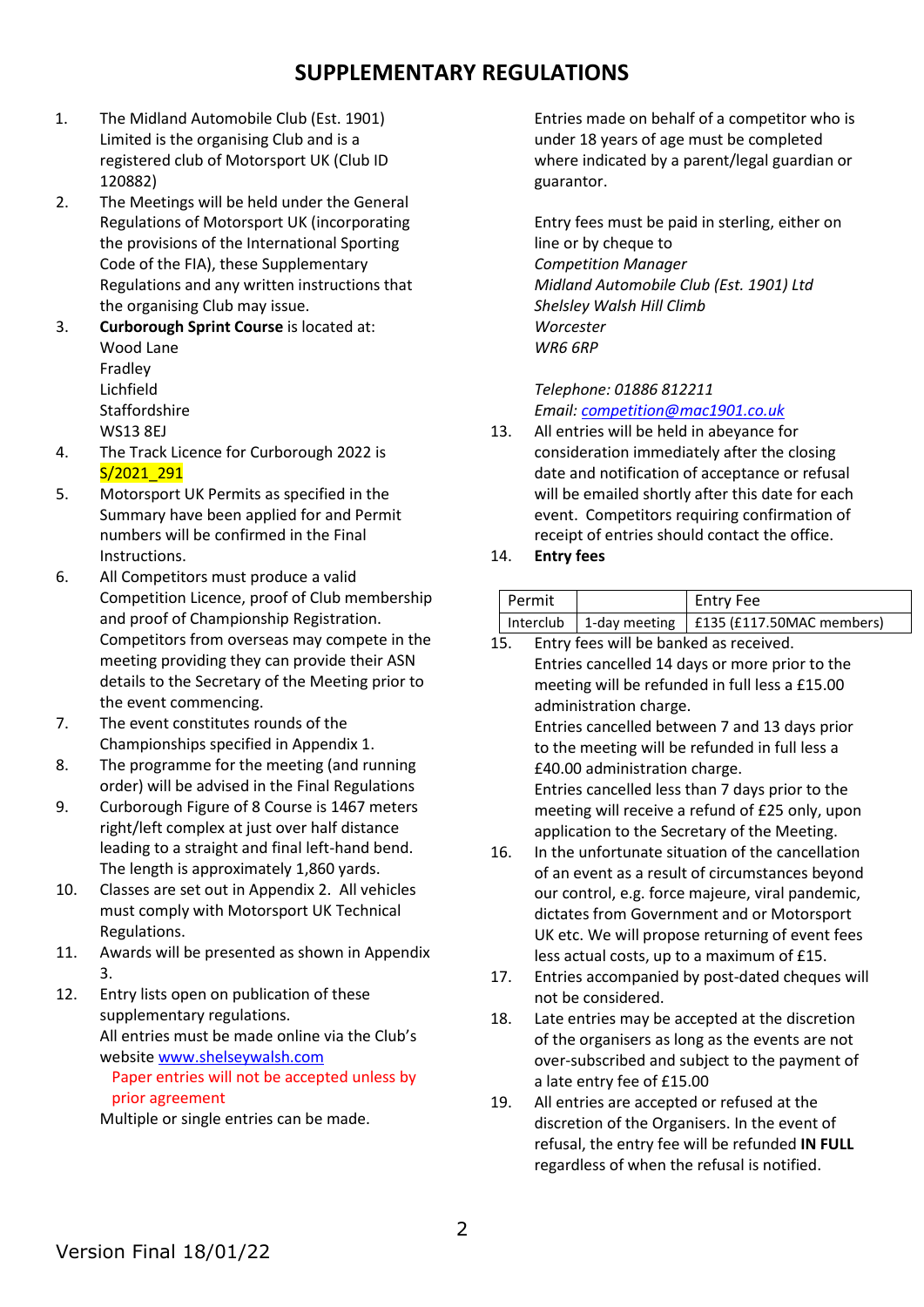All refunds will be processed in the week following the event.

20. Please note that, in the event of entries being oversubscribed, priority for entries will be as follows:

> Entries received prior to the Closing Date *Priority 1: Entrants in an invited championship who are members of the MAC*

*Priority 2: Entrants in an invited championship (who are not a member of the MAC) Priority 3: MAC Members not in a championship Priority 4: Invited club members (in date of entry order)*

Entries received after the Closing Date (if the maximum numbers have not yet been reached) *Priority 5: MAC members Priority 6: Championship entrants*

*Priority 7: Invited club members*

21. **Practice:** Competitors are strongly recommended to walk the course before the start of practice**.**

Competitors will be given the opportunity of at least two practice runs (unless a championship specifically foregoes this opportunity in favour of substituting one of the designated practice runs as a timed competitive run) In the event of 'force majeure' the Clerk of the

Course may determine a different procedure which will be notified to all competitors via the paddock tannoy system, notice board or both.

- 22. **Drivers Briefing:** All drivers previously MUST attend a mandatory "DRIVERS' BRIEFING" before the start of the meeting, and must Location and time of briefing will be notified in the final instructions.
- 23. **Competition Numbers:** Competitors will be identified by competition numbers (as defined in accordance with Motorsport UK regulations or as agreed by the Chief Timekeeper) displayed on both sides of the car. Numbers may be purchased at the paddock office. When two drivers compete in the same car, two sets of suitable numbers must be provided by the entrant and changed as necessary. Cars will not be permitted to run with two sets of numbers displayed at the same time.
- 24. **Noise**: All vehicles must meet the silencing levels set out in Motorsport UK Technical Regulations, except for period defined cars in groups A to H and cars running in special, historic or invitation classes that are allowed, at the absolute discretion of the Clerk of the Course. Competitors are also requested to minimise revving of engines in the return road.

Under no circumstances may engines be started in the paddock before 8.45am (except road legal cars). The Environmental Scrutineer will be the judge of fact in noise related matters and may request additional testing of any car suspected of creating excessive noise

- 25. **Start Area**: The entry to the area is defined by the Pre-Start Line. Once this line is passed, a car will be deemed to be under starter's orders. No more than two people in addition to the driver and officials may attend each car in the identified start area (S) 9.3.5.
- 26. **Tyre Spinning:** is not allowed at Curborough.
- 27. **Start Procedure**: On arrival at the Start Line, a red light will be displayed, cars will be set up in line with the timing gear, once the red-light changes to green the driver may commence his run, in their own time. A car will be deemed to have started when the vehicle, breaks the beam, starting the electronic timing apparatus.
- 28. **TYRE WARMERS:** The use of an external device or power source to pre-heat the tyres of competing cars, whether the tyres are fitted to the car or not, is prohibited. Transmission warming/testing shall be strictly in accordance with (K)14.2.
	- 29. **False Starts**: If a competitor makes an unsatisfactory start, provided that neither of the rear wheel centres has crossed the Start Line, he may be permitted to re-start. If, however, the car stops due to mechanical failure and cannot be immediately re-started, it must be removed as directed by marshals. Unless it can be returned to the Start Line within two minutes, a re-start will not be permitted. Judges of Fact will be on the Start Line to determine whether a false start has been made, and a re-start allowed.
	- 30. Marking and penalties will be as printed in the appropriate section of the Motorsport UK General Regulations except as modified below: **S.9.5.4** If all four wheels leave the tarmac surface or marked boundary no time will be recorded.

If on any lap of any run a car touches the marker on the apex of the first left hand bend (i.e. opposite the flagpole) a penalty of 0.5 seconds will be added to the competitor's time A penalty of 0.5 sec will also be added if on any run a car touches one of the first 3 markers on each crossover

**S.9.6** The Chief Section Marshal at each post will be the Judge of Fact in respect of a car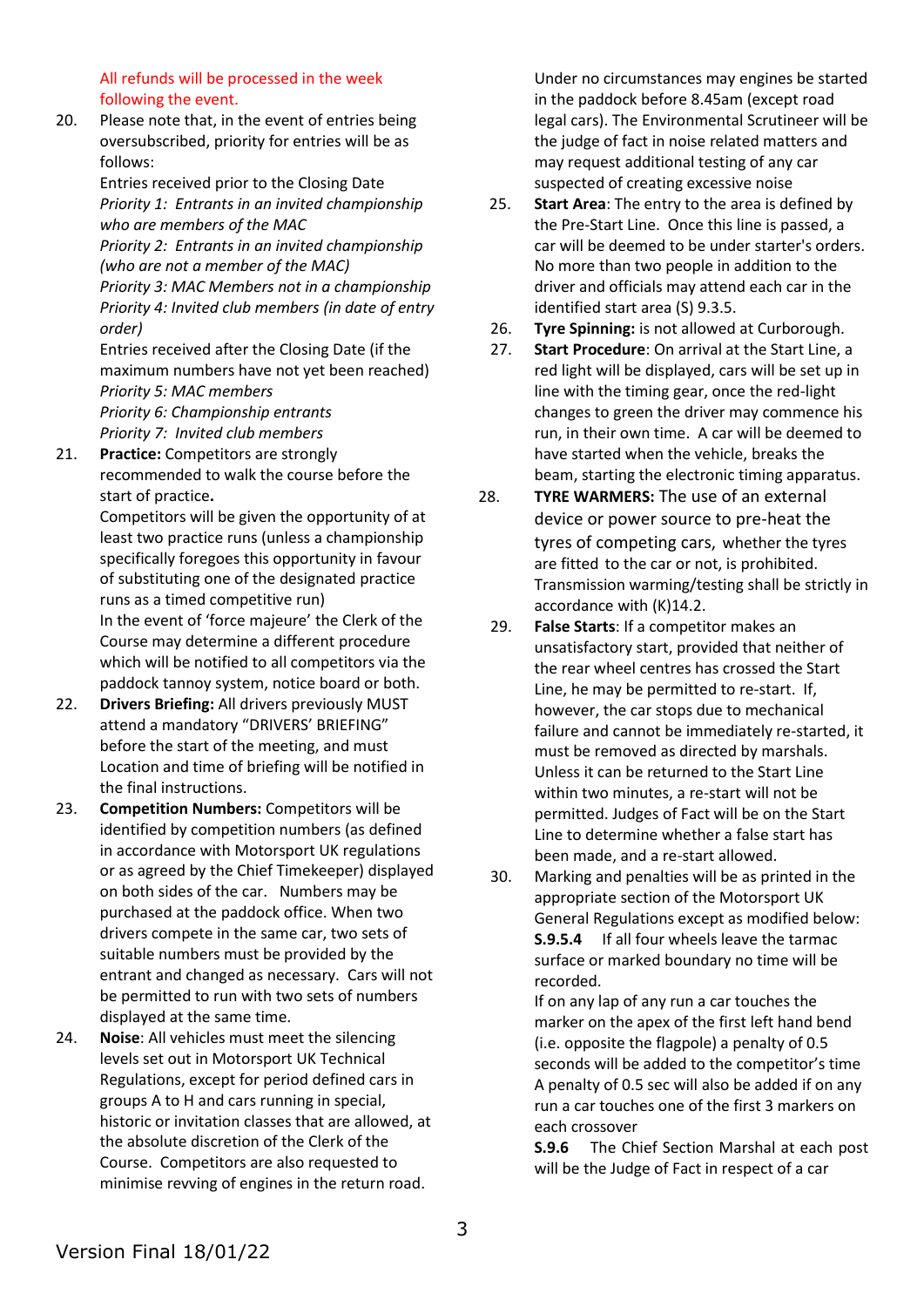leaving the course or taking the wrong course or touching the marker.

- 31. **Flag Signals**: A Red Flag means STOP as soon as practicable and await further instructions from the Marshals.
- 32. **Return to Paddock**: After your run return to the paddock via the return road. Do not stop on the Return Road as this may prevent cars accessing the start area.

### **It is imperative for public safety that you keep your speed slow when entering the paddock.**

- 33. Competitors are required to wear ALL safety gear for the return to the paddock. Failure to do so is in contravention of (S)9.2.1.
- 34. **Recovery:** In the event that a stricken car has to be recovered using the available Recovery Unit, equipment or marshals, care will be taken to minimise any further damage during the recovery. However, the Club disclaims any responsibility for any such consequential damage.
- 35. **Target times**: Target times will be assessed after practice for each event, based on a competitor's known performance or practice times. If any competitor improves on his target time by more than 5% that time will be excluded from the meeting's results.
- 36. **Ties**: In the event of two competitors tying for an Award, the competitor with the lowest Aggregate times will be the winner. If the result is still a tie, the Stewards of the Meeting shall decide on a suitable solution.
- 37. **Championships:** will be run in accordance with the Regulations issued for the individual

championships. Times recorded in the Championship Run Off will only count for the absolute Best Time of Day Awards, not for any other Class or definitive awards within the event. If any non-registered competitor has qualified for an absolute Best Time of Day Award at the end of the Class runs he will have the opportunity of becoming an additional runner in the Championship Run Off and will be integrated into the order of running.

- 38. **On Board Cameras:** Vehicles can only carry cameras if authorised by the Chief Scrutineer and Event Organiser in accordance with Motorsport UK regulations. Mountings will be closely inspected. Please advise the scrutineer at the time of inspection.
- 39. **Electric Cars:** Standard Road going Electric and hybrid cars may be permitted, subject to the event organisers having the required personnel and equipment available. Commercial vehicles are allowed subject to the approval of the Chief Scrutineer.
- 40. All other Motorsport UK General and Technical Regulations apply as written. All references are to the 2022 edition of the Motorsport UK Yearbook
- 41. **Officials:** The appointed Officials will be notified to Competitors in their Final Instructions and published in the event programme. Any other changes will be notified on the meeting notice board adjacent to the Times Display in the Paddock.
- 42. **Results:** Provisional results will be published as soon as possible following the end of the event.
- 43. **Protests:** Any protest must be lodged in accordance with Motorsport UK Regulations.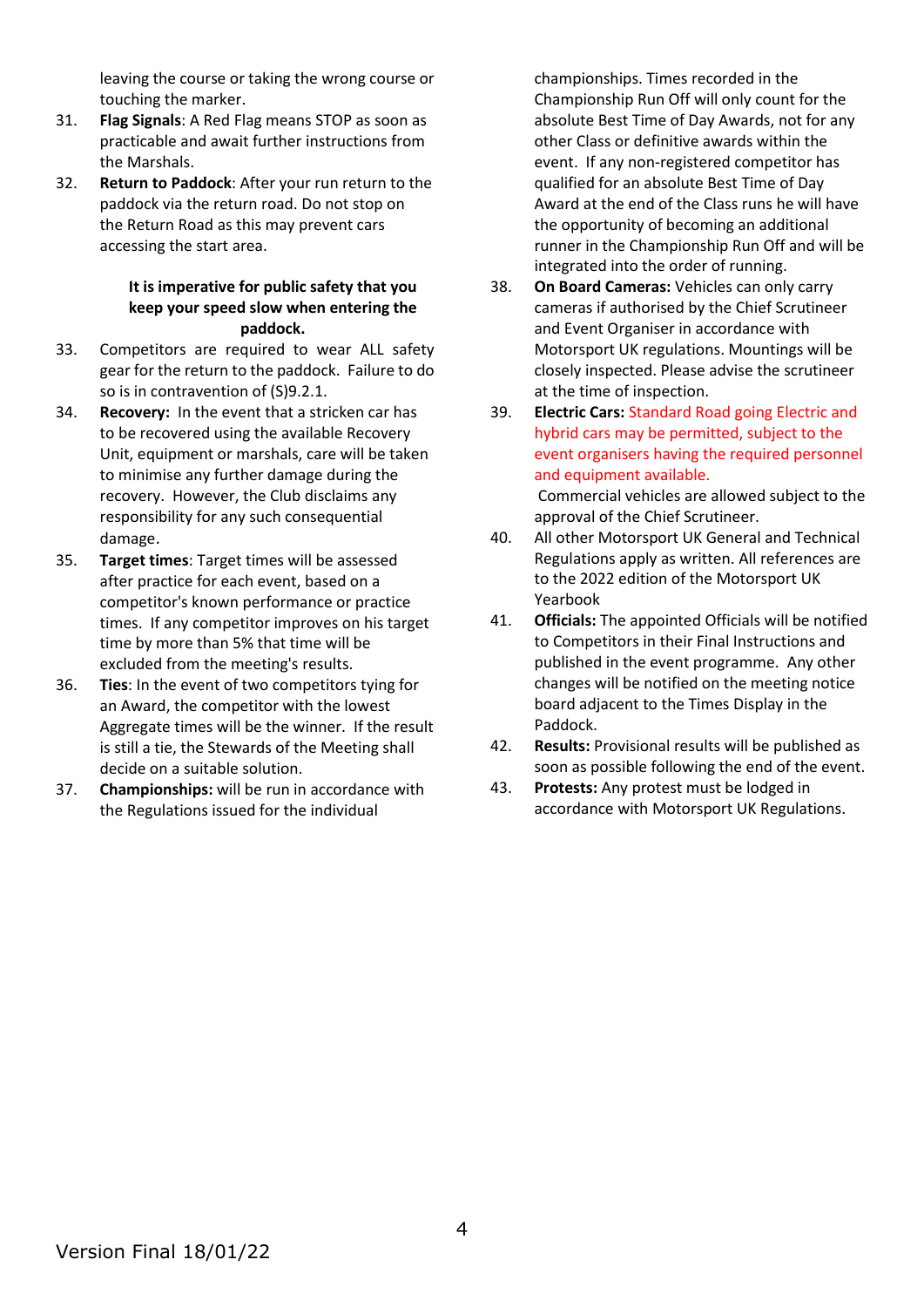## **Appendix 1 Event Structure**

1.1 **PERSONS ELIGIBLE:** Events are open to all competitors holding an interclub licence UNLESS competing in a Racing or Sports Libre car of more than 1100cc or equivalent forced induction, with the exception of class J1/J1b must hold a RS National or Race National Licence.

| Event      | Date      | Closing                      | <b>Status</b> | Invited Championship                                                                                                               | <b>Invited Clubs</b>                                                                            |
|------------|-----------|------------------------------|---------------|------------------------------------------------------------------------------------------------------------------------------------|-------------------------------------------------------------------------------------------------|
|            |           | Date                         |               |                                                                                                                                    |                                                                                                 |
| Curborough | 10 April  | $11^{\text{th}}$ March       | Interclub     | <b>Autocar MAC Young Drivers</b><br>Thorne Wine MAC Speed<br>Midland Speed<br><b>TR Register</b><br>MSCC Techniques (Morgan) Speed | Association of West Midland<br>Motor Clubs<br><b>Welsh Association</b><br>of Motor Clubs        |
| Curborough | 2 October | 2 <sub>nd</sub><br>September | Interclub     | Thorne Wine MAC Speed<br><b>TR Register</b>                                                                                        | <b>Association of West Midland</b><br>Motor Clubs<br><b>Welsh Association</b><br>of Motor Clubs |

## **Appendix 2 Class Structure**

### **The following classes apply**

- A1b Road Cars Series Production up to 2000cc
- A2b Road Cars Series Production over 2000cc
- A3b Road Cars Series Production Cars 4 Wheel Drive of any engine capacity
- A4b Road Cars Series Production Cars with space-framed or non-ferrous chassis.
- Bb Road Cars Specialist Production Cars up to 1700cc (see note 1 & 2)
- C1b Modified Cars Series Production Cars up to 2000cc
- C2b Modified Cars Series Production Cars over 2000cc
- C3b Modified Cars Series Production Cars 4 Wheel Drive of any engine capacity
- Db Modified Cars Specialist Production Cars as (see note 3)
- Fb Sports Libre Cars up to 2000cc
- Gb Sports Libre Cars over 2000cc
- Hb Racing Cars up to 600cc
- I1b Racing Cars up to 1100cc
- J1b Formula Ford Racing cars up to 1600cc pre-1994 (see note 3)
- J2b Racing Cars over 1100cc up to 1600cc
- K1b Racing Cars over 1600cc up to 2000cc (normally aspirated engines)
- K2b Racing Cars over 1600cc up to 2000cc (forced induction engines)
- K3b Racing Cars over 1600cc up to 2000cc. normally aspirated motorcycle engines with integrated gearbox
- Lb Racing Cars over 2000cc
- Mb Sports Racing and Racing Cars manufactured up to 1971 inclusive (see note 4)
- Nb Sports Racing and Racing Cars manufactured from 1972 to 1985 inclusive
- Ob Racing Cars manufactured from 1986 to 1992 inclusive
- Pb Classic Saloons and Sports Cars pre-1975 (target times)
- Rb Shelsley Specials (target times)
- Zb Commercial Vehicles (including vans and pick-ups)

### **The following championships will run in separate classes, all championships will run in the class structure above**

- AUT Autocar Young Drivers
- TR Revington TR Sprint & Hill Climb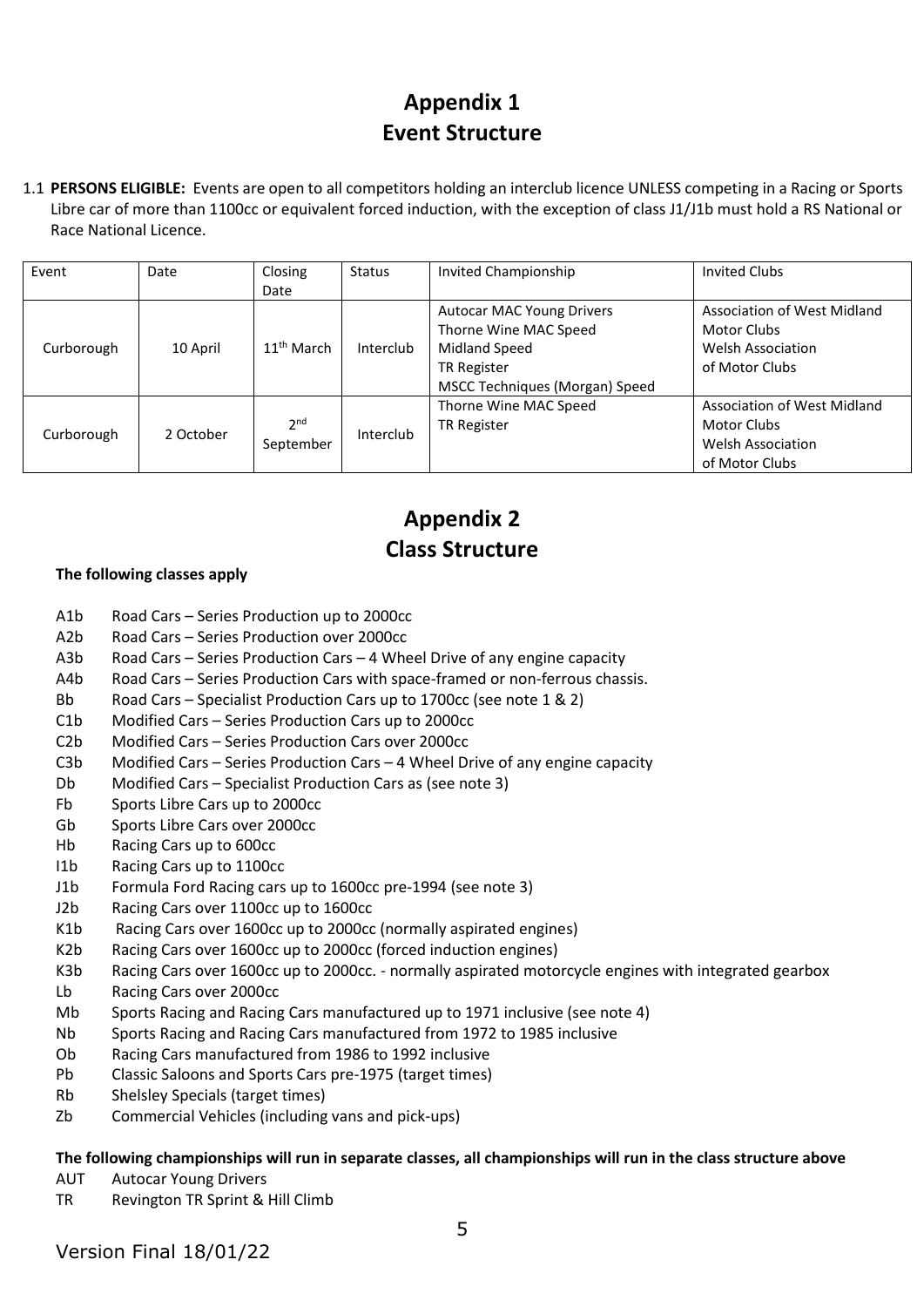Notes :

- 1. Cars running in road going classes must compete in a road legal condition. Competitors must be able to produce proof of current road tax, insurance and MOT certificate. Proof of road tax will be via taxation receipt or vehicle enquiry printout using the DVLA enquiry website. Competitors will also be required to provide the vehicle registration number of the car on the entry form. Tyres must comply with List 1a or List 1b in the Motorsport UK Yearbook 2022.
- 2. All Caterham, Lotus Seven, Westfield cars and other 'Kit' cars complying with S.12 and S.13 of the 2022 Motorsport Year Book will enter classes B and D. All other cars of this type which do not comply with the above will enter class F or G and comply with the relevant safety regulations.
- 3. Vehicles competing in class J(i) must comply with the appropriate Motorsport UK Formula Regulations.
- 4. To be eligible for class M Sports Racing Cars and Racing Cars manufactured up to 1971 inclusive, vehicles of monocoque construction and those with rear wings will be allowed, provided they were standard on the car at the appropriate date. Wheel rim widths may be increased by no more than 25mm, but period style must be retained. The use of slick tyres is prohibited in class M. The type, size and tread of tyre must remain the same throughout the meeting. Post 1945 cars must run on treaded tyres which may be road tyres complying with the Motor Vehicles (Construction and Use) Regulations, or racing tyres as long as the latter have grooves in the tread pattern which must be lateral and circumferential and any 40mm. diameter area of the tyre must have grooves in at least two different directions, which themselves must have a minimum width of 3mm.
- 5. All competing cars must comply with all the safety requirements detailed in the 2022 Motorsport UK Yearbook and these Regulations.